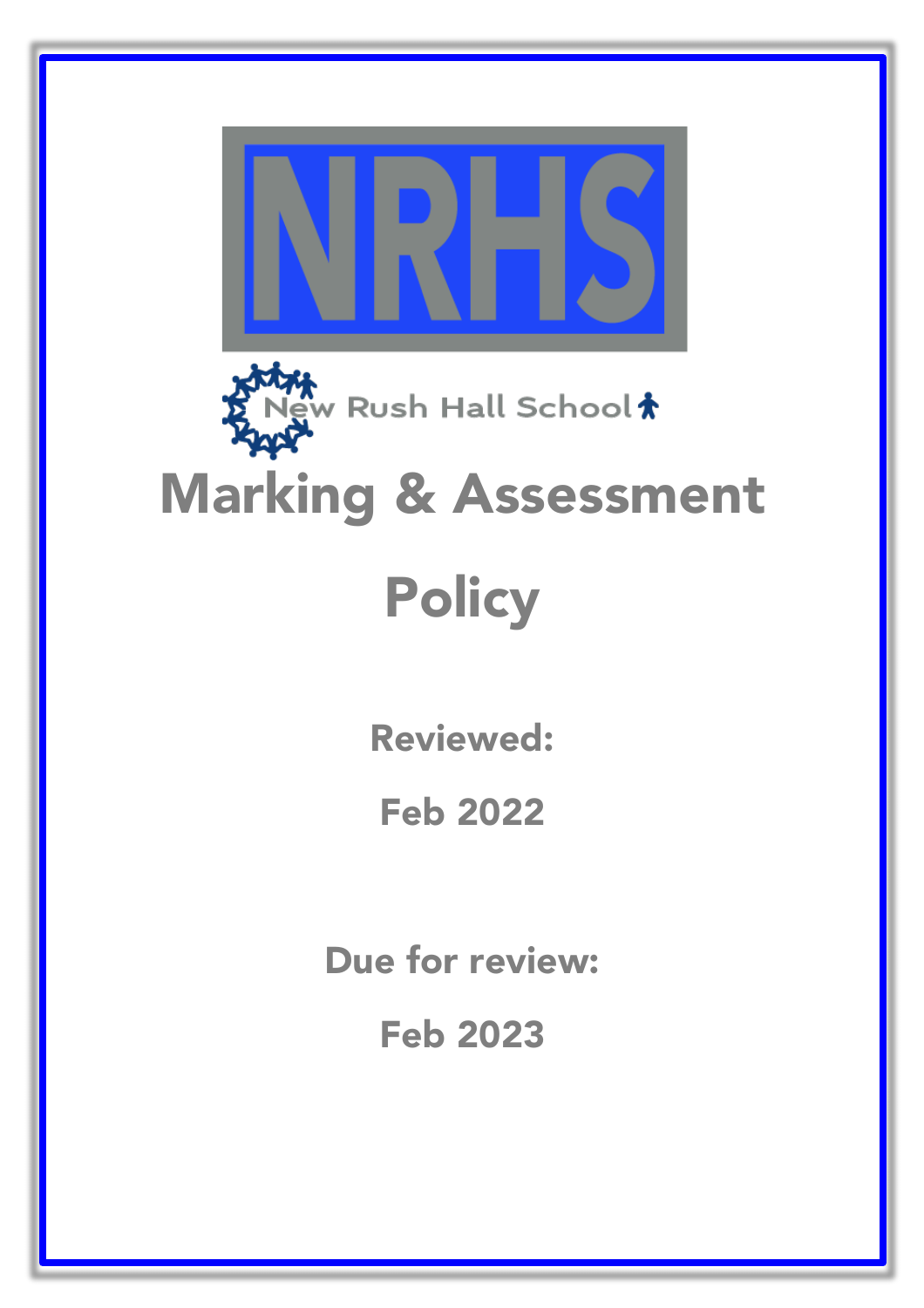## Introduction

At NRHS, we believe that assessment is critical for pupil progress.

All teachers regularly assess the learning and progress of their pupils in both a formative and summative manner. A key component of assessment is the marking of pupils' work.

The process of assessment should enable teachers to make decisions about the progress of their pupils and respond accordingly. Marking should celebrate and praise progress and include clear targets for improvement and / or indicate new skills that need to be developed.

## Guidelines

1. The marking of work can be divided into one of two categories:

- (a) Formal
- (b) Informal

Generally, 'Formal' marking should consist of GCSE grades at KS4 and progress towards National Curriculum programs of study at KS1-3. These should be linked to the skills displayed throughout work at KS1-3 or GCSE assessment criteria at KS4. This is known as summative assessment. These should be accompanied by a blue sticker and submitted towards the next 'Data Drop'.

'Informal' pieces need only be accompanied by formative comments which should guide the pupil towards improvements/making continued progress.

2. Either way, all work must have a formative comment which, as stated in the introduction, praises success and indicates areas for further improvement. Targets for improvement must be linked to assessment criteria. Therefore, comments such as 'write more clearly' or 'make more effort' are not sufficient on their own. A good example of formative assessment would be: Next steps = 'to move to the next level, you need to consider where the source is from and how this affects its utility', or Next Steps = 'Show the working in the equation to gain full marks'.

3. Formative assessment should begin with a personalised, positive comment that pinpoints success in meeting the criteria. For example, WWW= 'Jonny, I very much like the way you have included key terms and analysed the reason for the success of this experiment', or WWW= 'Fatima, you have demonstrated a good knowledge of the key features of a volcano'.

A good strategy in achieving clarity in marking is to use a shorthand system such as WWW (What went well), NS (Next steps)…

4. All marking must be completed using purple pen.